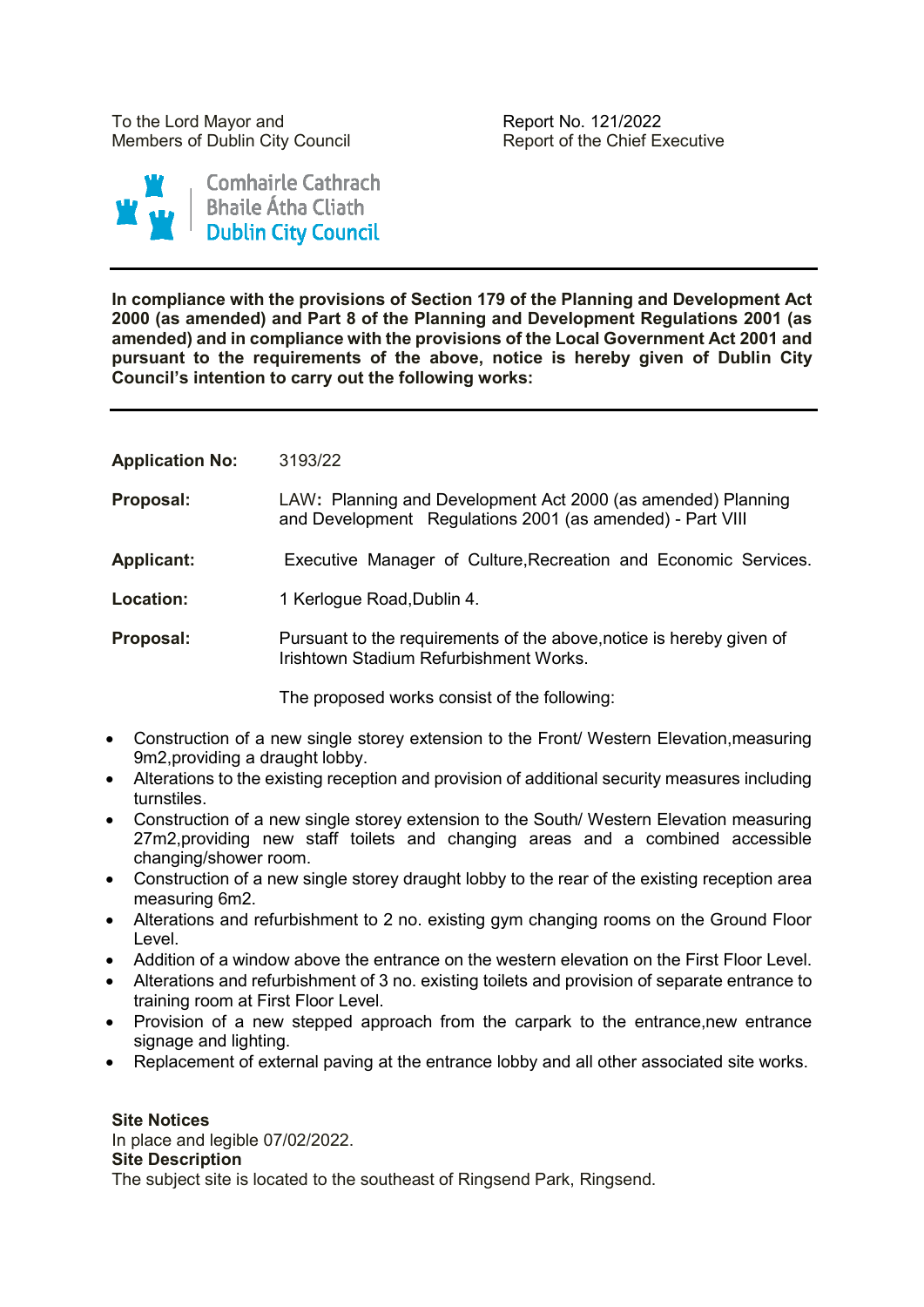The site comprises Irishtown Sports Stadium which contains, inter alia, a soccer pitch and athletics track, 5 no. all-weather five-a-side training pitches and a two storey facilities building. A recently constructed two storey extension to the south of the facilities building contains an indoor running track and additional changing rooms. Vehicular and pedestrian access to the site is from Strand Road. The sports stadium is managed by Dublin City Council.

# **Proposed Development**

The proposed Part 8 development comprises:

- Single storey extension (draught lobby 9sq.m) to main front entrance.
- Alterations to building reception and provision of security measures including turnstiles.
- Single storey extension (staff toilets, changing areas and combined accessible changing / shower room – 27sq.m) to front of building.
- Single storey extension (draught lobby 9sq.m) to rear of reception area.
- Alterations and refurbishment works 2 no. gym changing rooms on the ground floor.
- Additional first floor window on the west elevation of the building.
- Alterations and refurbishment of 3 no. toilets and provision of separate entrance to training room at first floor level.
- Provision of new stepped approach from the car park to the entrance, new entrance signage and lighting.
- Replacement of external paving at the entrance lobby.
- All other site works.

## **Zoning & Policy**

Z9; to preserve, provide and improve recreational amenity and open space and green networks.

Section 10.5.8 of the City Development Plan states:

*"The development of sport and recreation are important in encouraging a sense of well-being and social contact. Dublin City Council acknowledges the very important role that sporting and social clubs play in enhancing the social and recreational life of the city's communities. Dublin City Council will liaise with sporting organisations to ensure where possible that the City Council responds to the needs of sports clubs and communities in the provision of quality facilities."*

#### **Planning History**

- WEB1843/20: Permission granted for alterations to previously granted extension (reg. ref. 2858/18) comprising revisions to the elevations including removal of link corridor, alterations to window configuration and addition of plant room at ground floor level.
- 2858/18: Permission granted for two storey extension to the stadium building consisting of indoor running track, gym, meeting rooms, changing rooms and associated facilities; 2 no. external wall-mounted signs, and alterations to existing building to form new link corridor.
- 0530/02: Part 8 application for two storey pavilion building (1,560.sq.m) serving existing sports pitches in Ringsend Park, 5 no all-weather five-a-side training pitches, 400m athletics track and associated field facilities, upgrade of existing soccer pitch, provision of flood-lighting, perimeter fencing and associated landscaping improvements approved.

#### **Observations/Submissions**

None received.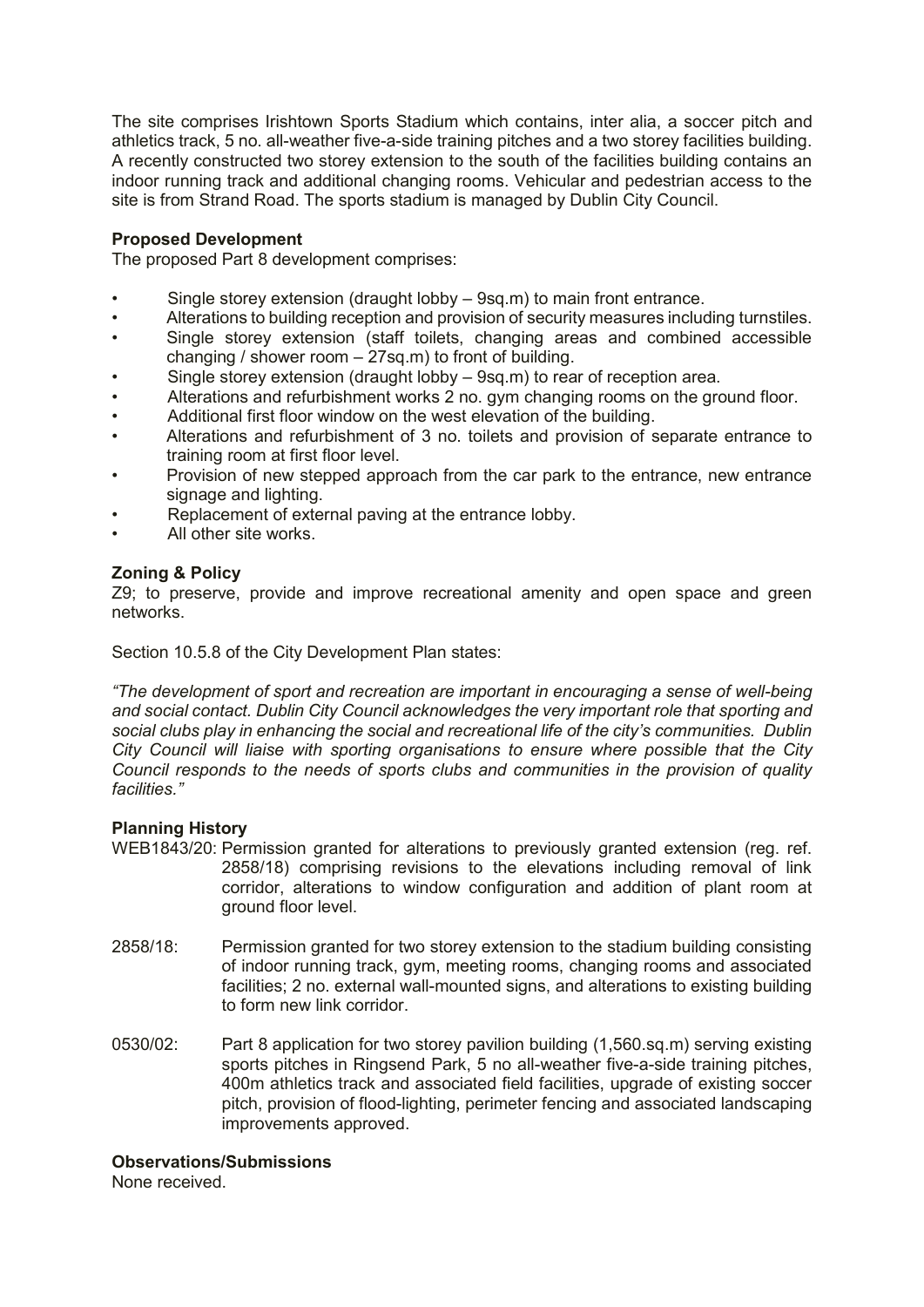#### **Interdepartmental Reports**

Drainage Division: No objection subject to a standard condition. Transportation Planning Division: No objection subject to conditions.

#### **Consultees**

Irish Water: No report received.

#### **Planning Assessment**

The proposed works are minor in scale and would provide for improved facilities (changing rooms and staff toilets), enhanced energy performance (draught lobbies), and security measures (turn stiles) in accordance with the facility operator's evolving requirements. The proposed internal works would also provide for compliance with Part M of the building regulations in respect of access and use.

The design and external finishes of the proposed extensions would be in keeping with the existing building. The proposed signage ('IRISHTOWN') would be located to the side of the main entrance and comprise surface mounted stainless steel lettering of a suitable scale.

No third-party submissions were received. Adverse impacts on the amenity of adjoining properties are not anticipated. The Transportation Planning Division has sought that cycle parking provision be made for staff and users of the facility. This matter can be dealt with by way of a condition.

The proposal is in accordance with the Z9 zoning objective for the site and is acceptable from a design and amenity perspective. It is recommended that the proposal be approved subject to compliance with the requirements of the Drainage and Transportation Planning **Divisions.**

#### **Appropriate Assessment (AA)**

An AA screening report has been submitted with the application and concludes that the possibility of any significant effects on any European Sites, whether arising from the project itself or in combination with other plans and projects, can be excluded beyond reasonable scientific doubt on the basis of the best scientific knowledge available. The content of the submitted report is noted.

The subject site is not located within, adjacent to or associated with the management of a European Site. There are no watercourses in the vicinity of the site. There are indirect hydrological pathways to European Sites in Dublin Bay via wastewater and surface water discharges to the Ringsend Waste Water Treatment Plant. Additional waste water and surface water discharges arising from the proposed development would not result in significant effects on the conservation objectives for European Sites in Dublin Bay.

Having regard to the nature and scale of the proposed development and associated works, and the distance to the nearest European Site, it is considered that the proposed development is unlikely to have a significant effect, individually or in combination with other plans or projects, on a European Site.

#### **Environmental Impact Assessment**

Having regard to the nature and scale of the proposed development and associated works, and the distance to environmentally sensitive sites including European Sites, there is no real likelihood of significant effects on the environment arising from the proposed development. The need for environmental impact assessment can, therefore, be excluded at preliminary examination and a screening determination is not required.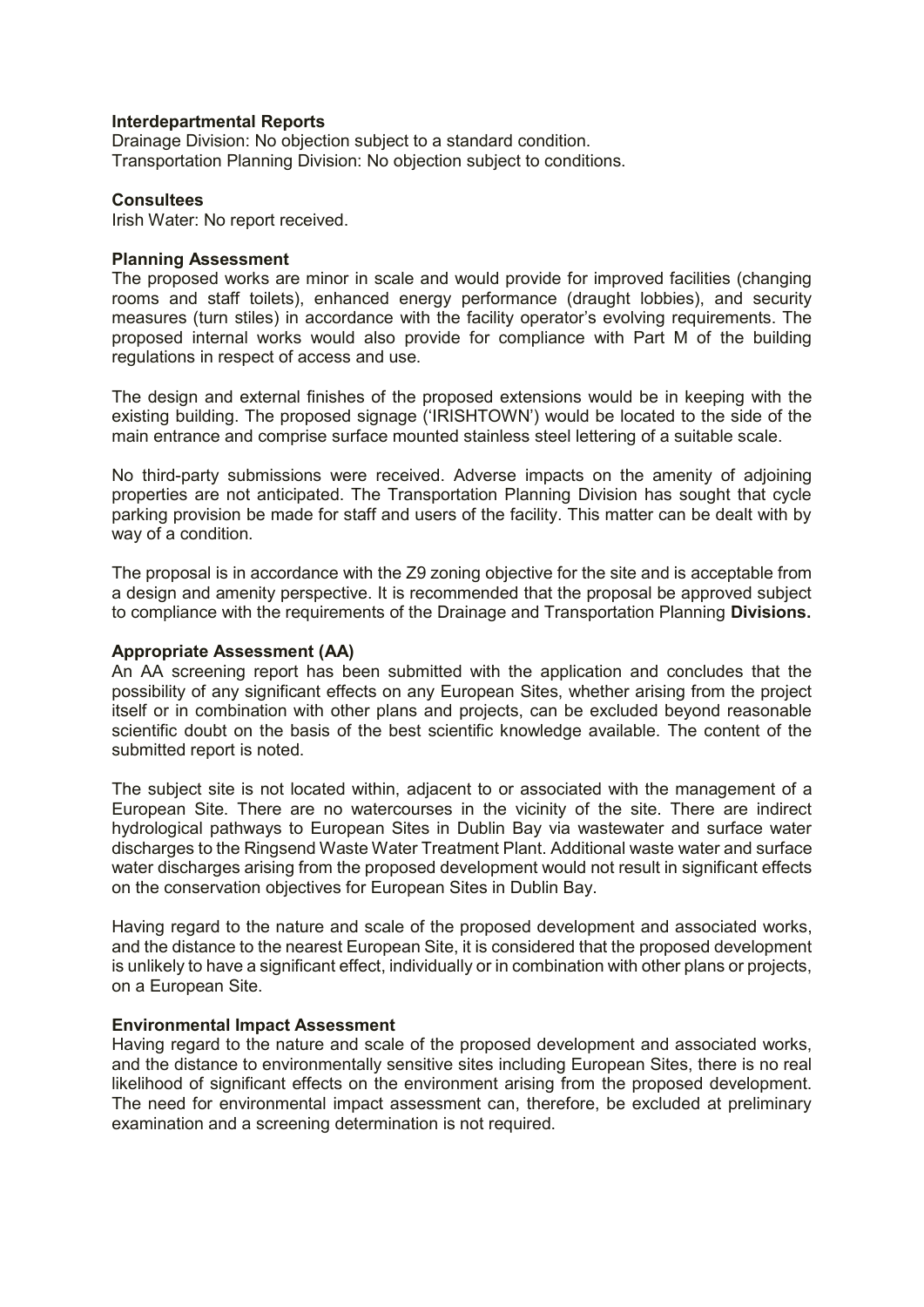# **Recommendation**

It is recommended that the Elected Members approve the proposed development, subject to compliance with the requirements of the Drainage and Transportation Planning Divisions as set out below.

# **Conditions**

1. The developer shall comply with the Greater Dublin Regional Code of Practice for Drainage Works Version 6.0 (available from www.dublincity.ie Forms and Downloads).

2. The development shall comply with the following requirements of the Transportation Planning Division:

(i) Provision shall be made for cycle parking for the staff and users of the stadium and facility to a minimum of development plan standards. Cycle parking design shall allow both wheel and frame to be locked and shall be covered, conveniently located and well lit.

(ii) All costs incurred by Dublin City Council, including any repairs to the public road and services necessary as a result of the development, shall be at the expense of the developer.

(iii) The developer shall be obliged to comply with the requirements set out in the Code of Practice.

The Area Committee as appropriate were informed of the initiation of the Part 8 planning process for the proposed development and the recommendation of the Planning Department at its meetings on the **8 th November 2021** and **11th April 2022** respectively.

The project is being funded through Development Levies.

## **Accordingly, it is recommended that a decision be made by Elected Members of the Council to proceed with the proposed development**.

This report is submitted to the City Council pursuant to Section 179 of the Planning and Development Act, 2000 (as amended).

#### **Resolution:**

That Dublin City Council notes the contents of Report No. 121/2022 and hereby approves the contents therein.

**Owen P Keegan Chief Executive**

**12th April 2022**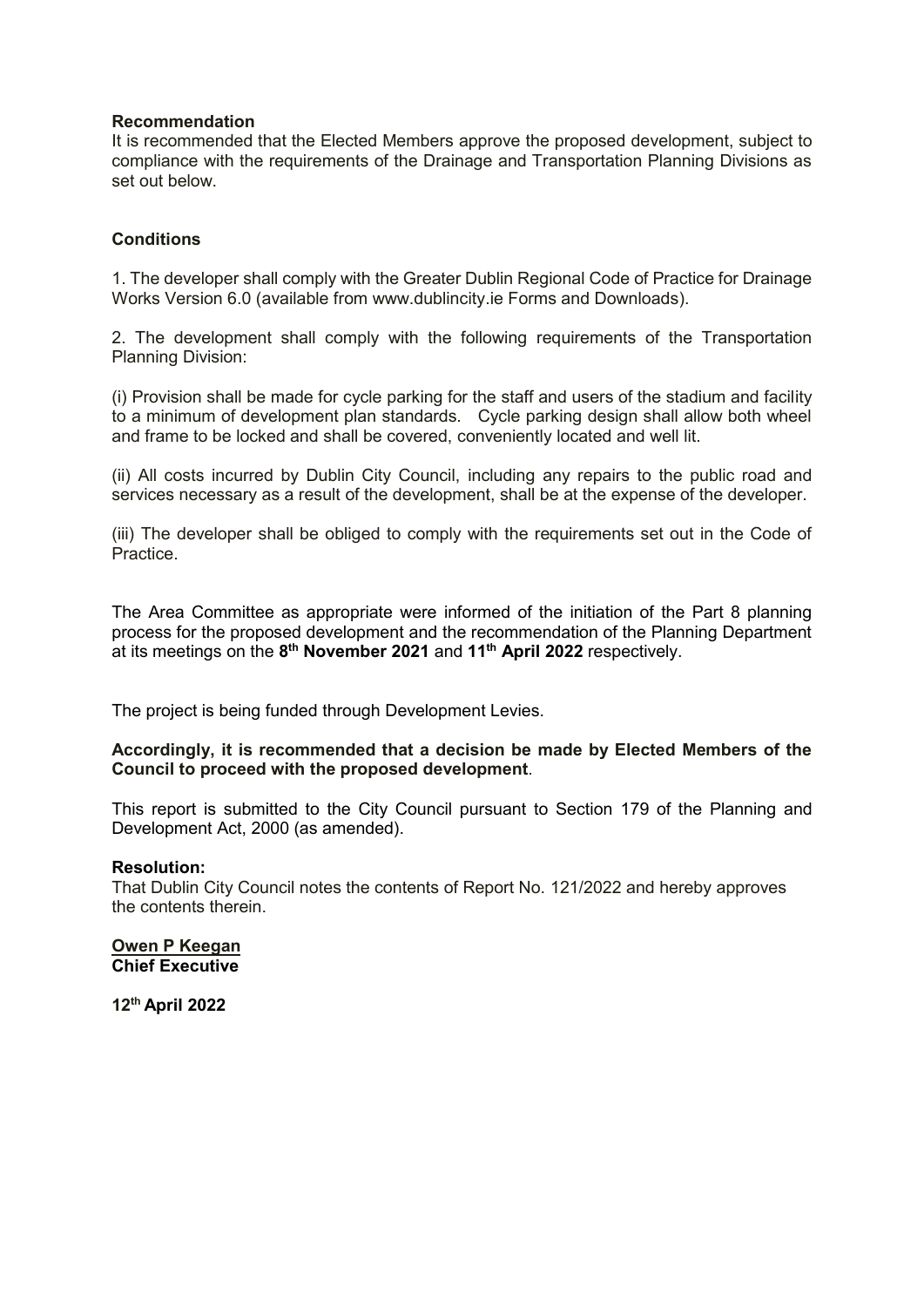# **Appendix A**

# **Consultees and Third Party Submissions/Observations**

# **Consultees**

Irish Water, Colvill House, 24 - 26, Talbot Street, Dublin 1

# **Third Party Submissions/Observations**

No third party submissions/observations were received